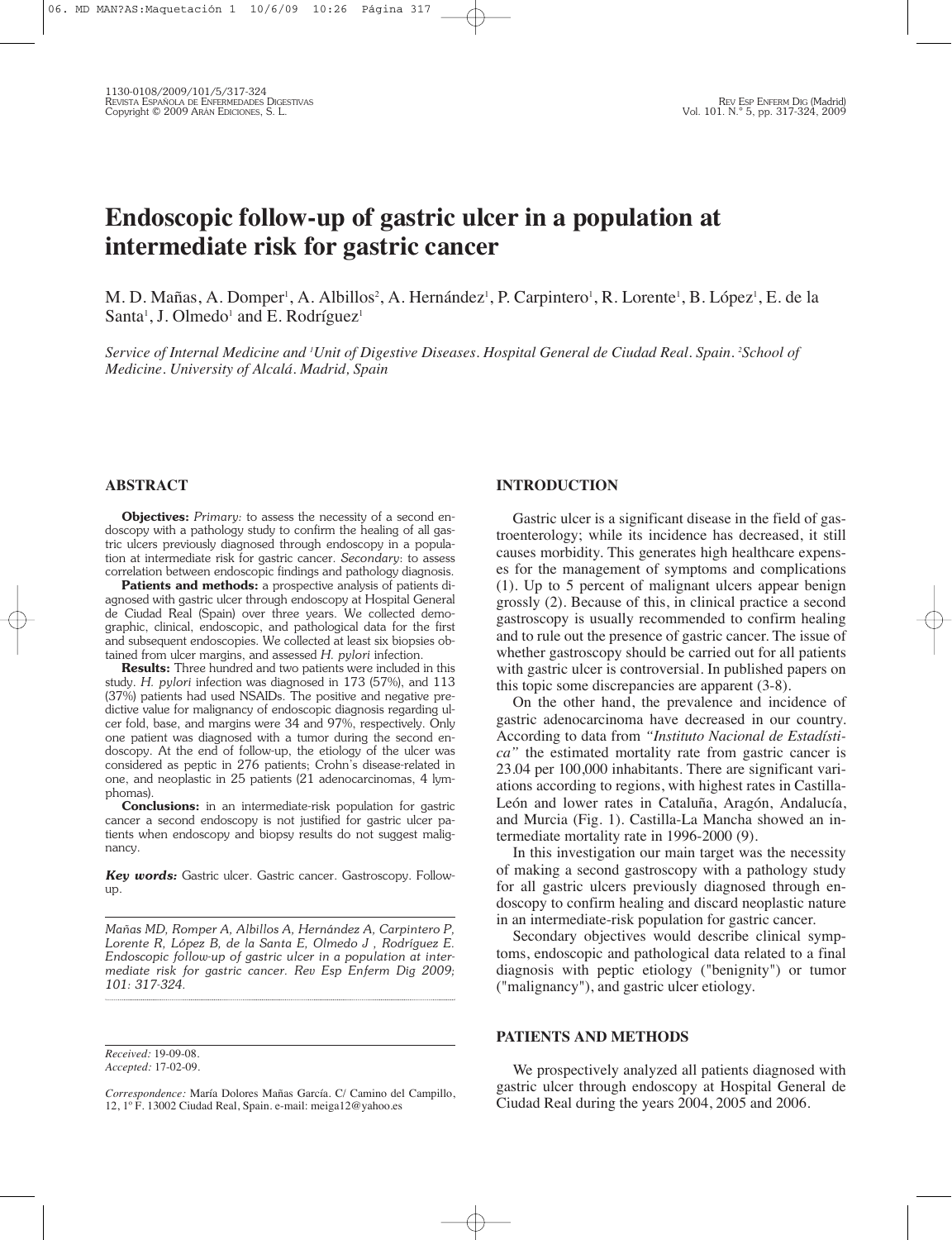

Fig. 1. Mortality from gastric cancer in Spain (1996-2000) according to *"Instituto Nacional de Estadística".*

*Mortalidad por cáncer de estómago en España (1996-2000), según los datos del Instituto Nacional de Estadística.*

We included all patients diagnosed with gastric ulcer through endoscopy, defined as a mucosal defect extending through the muscularis mucosae and into the submucosa (4).

We excluded patients with: a) acute injuries in the gastric mucosa or acute erosive gastritis; b) a tumor o ulcerated mass; and c) gastric ulcer with no second gastroscopy available, except if the biopsy obtained during the first endoscopy revealed a tumor. Acute injuries of the gastric mucosa were considered secondary to gastric disease from nonsteroidal anti-inflammatory drugs (NSAIDs), that is to say, subepithelial hemorrhage, mucosal congestion or erosions in patients with epigastralgia having taken NSAIDs during the last month.

Demographic, clinical, endoscopic, and pathological data were collected, as well as history of alcohol ingestion, cigarette smoking, NSAID ingestion, personal and family history of gastric tumors, and symptoms that prompted gastroscopy according to the next priority order: upper gastrointestinal bleeding, anemia, constitutional syndrome, nausea, vomiting, dyspepsia, and other.

We collected all data from the first and second endoscopies. In the first one, the endoscopist assessed ulcer aspect (size, base, edges, and fold morphology), location, number, and presence of other concomitant injuries. From all diagnosed gastric ulcers we took at least six samples from the edge and another one from the antrum or body to assess infection by *Helicobacter pylori (Hp).*

According to the appearance of the base, edges, and folds, we classified ulcers into three groups: benign, indeterminate, and malignant. Endoscopy criteria for benign, indeterminate, and malignant ulcers are listed in table I $(4)$ .

| Table I. Endoscopic criteria to define an ulcer as benign, |  |
|------------------------------------------------------------|--|
| indeterminate or malignant (4)                             |  |

| Endoscopic characteristics of<br>gastric ulcer (malignancy criteria) | Endoscopic criteria                                     |
|----------------------------------------------------------------------|---------------------------------------------------------|
| 1. Base: dirty, different color areas                                | No criterion is fulfilled:<br>Benign ulcer              |
| 2. Edges: irregular, nodular                                         | One criterion is fulfilled:<br>Indeterminate ulcer      |
| 3. Folds: asymmetrical, irregular                                    | Two or three criteria are fulfilled:<br>Malignant ulcer |

In the second endoscopy, we assessed the persistence of gastric ulcer after treatment with proton pump inhibitors (PPIs) for 8 to 12 weeks, and after *Hp* eradication. The latter was confirmed with biopsy and urea breath testing.

Data were analyzed using SPSS12. We made a descriptive analysis of data. Qualitative variables were described by means of their relative frequency. For quantitative variable mean, standard deviation, and range values were described. In the inferential analysis qualitative variables were analyzed using the Chi square test, and quantitative variables by means of Student's t-test for repeat measurements or Wilcoxon's test.

### **RESULTS**

During the study period, we made 9100 gastroscopies to 8,000 patients, and 722 (9%) of them were diagnosed with gastric ulcer. Four hundred twenty patients were excluded from the study. Finally, 302 patients were included for the three years of follow-up (Fig. 2).

Epidemiological characteristics such as sex, age, toxics, NSAIDs, and infection with *Hp* are shown in table II. A patient had had a gastric tumor twelve years before; the surgeon had performed a subtotal gastrectomy with Billroth II reconstruction, and the ulcer was localized at the anastomosis. Two (0.07%) patients had a history of gastric tumors in a first-degree relative.

Main complaints are listed in table III. Of patients seeking help for anemia, 35 had iron deficiency, 4 macrocytic and 1 normocytic. Regarding other symptoms, two patients consulted because of chest pain, and another one because of chronic alcoholism. A pathology diagnosis of malignancy was reached in patients who had consulted because of dyspepsia in 7, upper gastrointestinal bleeding in 9, anemia in two, nausea in two, and constitutional syndrome in another three. The relationship between symptoms and malignancy was not statistically significant.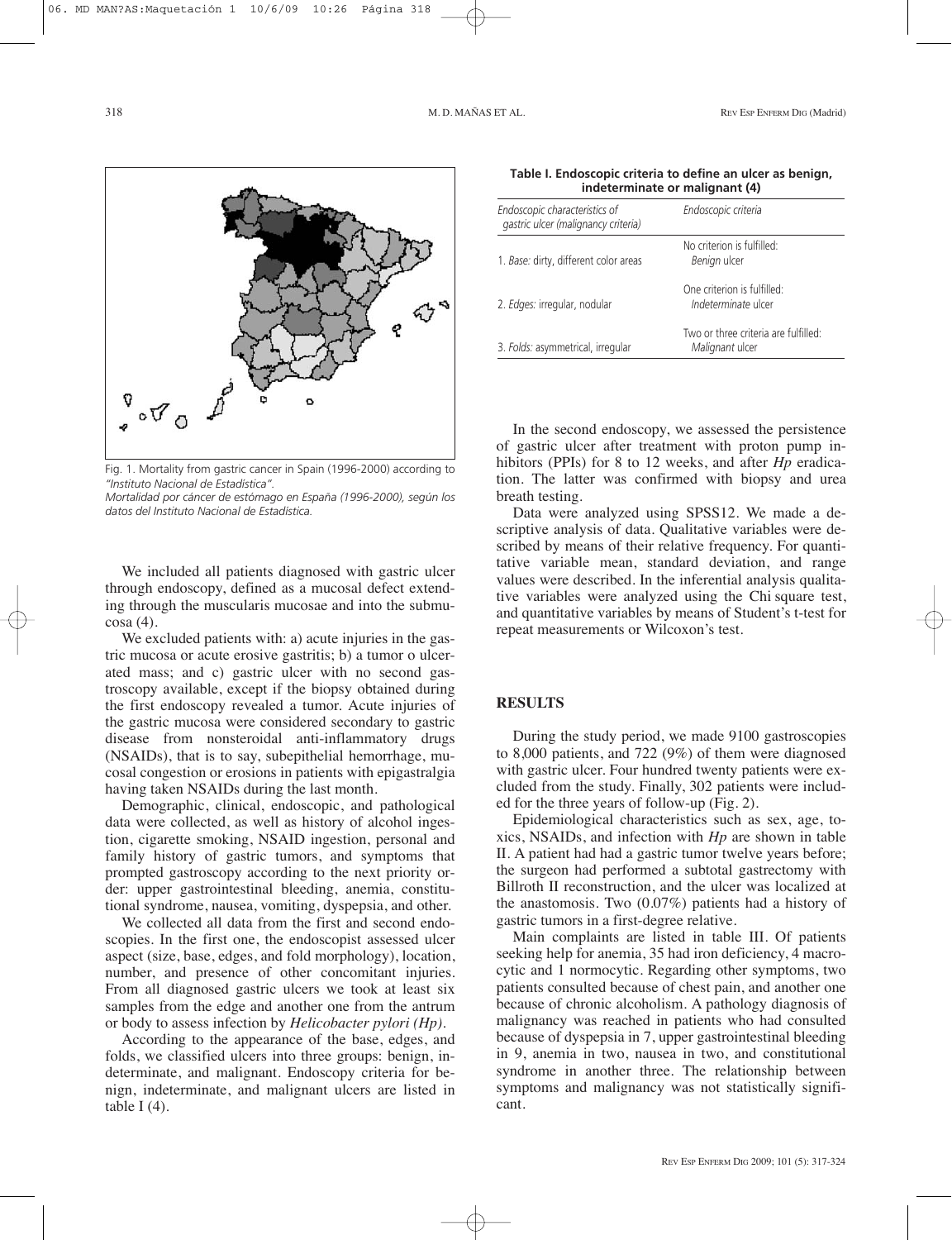

Fig. 2. Flowchart 1: included and excluded patients. *Diagrama de flujo 1: pacientes incluidos y excluidos.*

| Table II. Epidemiological characteristics of included patients |
|----------------------------------------------------------------|
|----------------------------------------------------------------|

| Characteristics                        | No. of patients |
|----------------------------------------|-----------------|
| Sex                                    | 169 (56%) male  |
| Mean age                               | 62.7 (23-91)    |
| Cigarette smoking                      | 48 (15.9%)      |
| Alcohol ingestion                      | 31 (10.3%)      |
| <b>NSAIDs</b>                          | 113 (37.4%)     |
| Infection with Helicobacter pylori     | 173 (57.3%)     |
| Neither NSAIDs nor Helicobacter pylori | 74 (24.5%)      |

| <b>Table III. Main complaint</b> |  |  |  |
|----------------------------------|--|--|--|
|----------------------------------|--|--|--|

| Main complaint                                                                                                    | No. of patients                                                                 |
|-------------------------------------------------------------------------------------------------------------------|---------------------------------------------------------------------------------|
| Dyspepsia<br>Upper gastrointestinal bleeding<br>Anemia<br>Nauseas or vomiting<br>Constitutional syndrome<br>Other | 134 (44.4%)<br>87 (28.8%)<br>40 (13.2%)<br>22 (7.3%)<br>$16(5.3\%)$<br>$3(1\%)$ |
|                                                                                                                   |                                                                                 |

In 145 cases (48%), the gastric ulcer was located in the antrum, in 71 (23.5%) in the body, in 57 (18.9%) in the incisura angularis, in 24 (7.9%) in the pyloric canal, and in 5 (1.7%) in the fundus. Three of the ulcers located in the antrum were diagnosed with malignity, 12 in the body, 6 in the incisura angularis, and 2 in the fundus. The relationship between location and malignancy was not statistically significant.

The size of gastric ulcers was smaller than 1 cm in 217 patients (71.9%), from 1 to 3 cm in 78 (25.8%), and larger than 3 cm in 7 (2.3%). In the latter group, 3 had taken NSAIDs and 2 were *Hp*-positive. Histology was malignant in 9 cases with ulcers smaller than 1 cm, in 12 with ulcers of 1-3 cm in size, and in 2 larger than 3 cm. These differences were not statistically significant.

Twenty patients (6.6%) had multiple gastric ulcers; of these, 14 (70%) had taken NSAIDs and 9 (45%) were infected with *Hp.* In four cases (20%), ulcer etiology was a neoplasm. There was no statistical significance for presence of multiple lesions and malignancy.

Besides gastric ulcer, 30 patients (9.9%) showed duodenal ulcers and 6 (2%) peptic esophagitis.

The endoscopist, by examining the macroscopic aspect of ulcer edges, base and folds, made a presumptive diagnosis of benign ulcer in 261 patients (86.4%), indeterminate in 20  $(6.6\%)$ , and malignant in 21  $(7\%)$ .

The first pathological diagnosis was benign in 279 cases and malignant in 23 (of which 5 had taken NSAIDs and 4 were infected with *Hp*). We found chronic active gastritis in 177 (58.6%) patients; atrophic gastritis in 18 (6%), intestinal metaplasia in 33 (10.9%), and low-grade dysplasia in 2 (0.7%). Four patients with chronic active gastritis and 3 with intestinal metaplasia had a diagnosis of malignancy, but the analysis was not statistically significant.

By analyzing the relationship between endoscopic findings and histological results, the pathological study of biopsy specimens showed absence of malignancy in 252 (96.6%) of 261 cases reported benign by endoscopy. The pathological study showed malignant cells in 9 of the other cases (3.4%). Of the 20 patients considered indeterminate by the endoscopist, biopsy was benign in 16 (80%) and malignant in 4 (20%). Of the 21 patients reported by the endoscopist as malignant, the histological examination disclosed benign changes in 11 (52.4%) and malignant in 10 (47.6%).

The positive predictive value (PPV) and the negative predictive value (NPV) of endoscopic findings (benign *vs.* indeterminate-malignant) versus the pathological diagnosis of malignancy were 34 and 97%, respectively.

After the second endoscopy, only one patient was diagnosed with a tumor, in which histology showed an adenocarcinoma. We had not found malignant cells in the biopsy obtained during the first endoscopy. A second patient was diagnosed with adenocarcinoma (T3N0M0) after a follow-up of two years and five endoscopies.

Therefore, etiology of the gastric ulcers was peptic in 276 patients, Crohn's disease-related in 1, and neoplastic in 25 (21 adenocarcinomas, 4 lymphomas).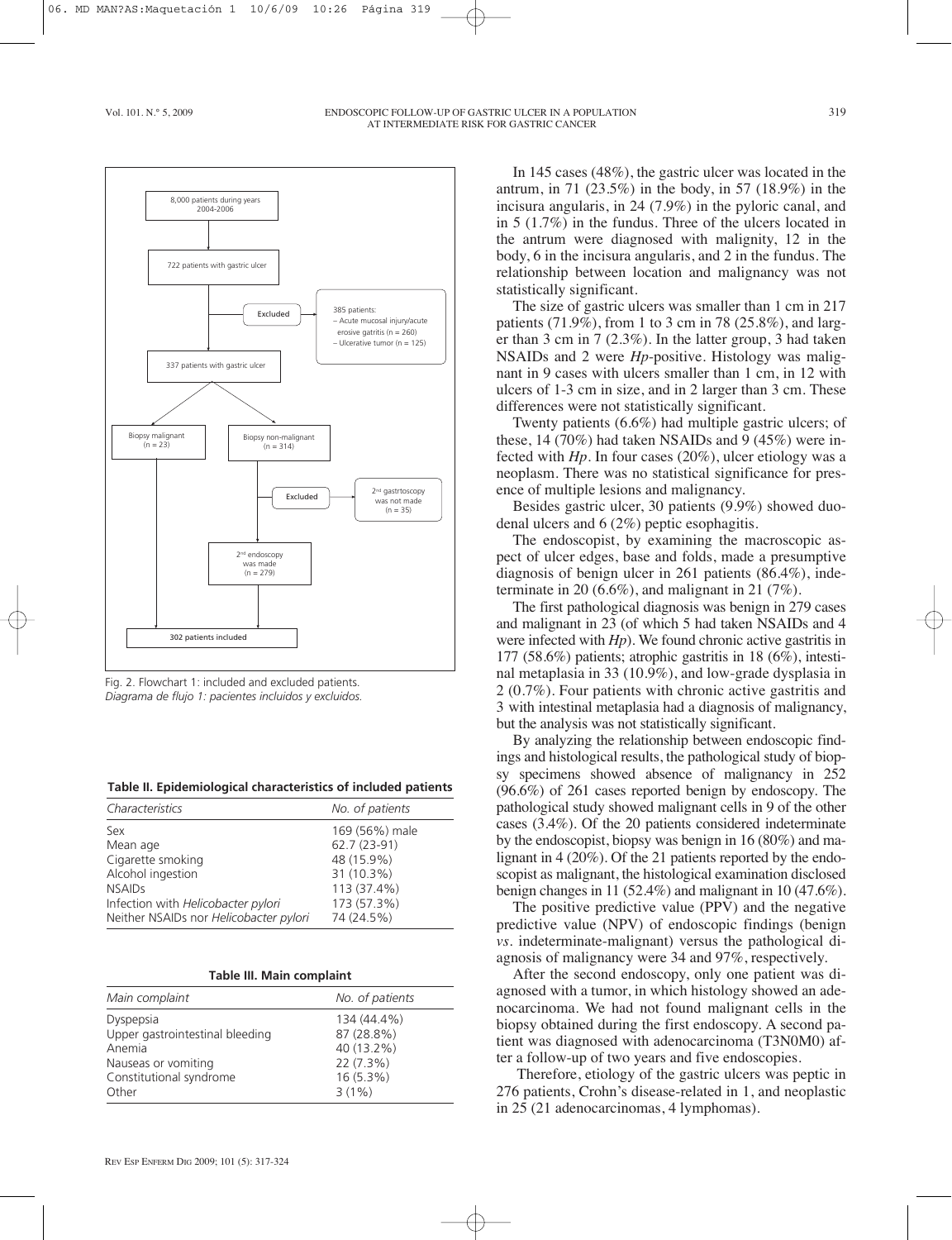#### **DISCUSSION**

In this study we assessed the need for a second endoscopy in all patients diagnosed with gastric ulcer to confirm healing and discard a neoplasm. This is a controversial question, since at present there are studies for and against a second endoscopy in all patients (3-8). After reviewing publications about this issue we found no such study in our country. Therefore, we evaluated whether in our setting, with an intermediate-risk population for gastric cancer, a routine second endoscopy is warranted.

The follow-up of gastric ulcer is a much discussed question. In one of the studies about it, the authors retrospectively analyzed 67 patients with malignant gastric ulcer, and observed that the diagnosis had been made by gross inspection during the first endoscopy with biopsy in 66 (98.5%). The authors declared that endoscopy with 4 to 10 biopsy samples obtained from the edge and base will detect gastric tumors in 96 to 99.8% of patients. They recommended no gastroscopic follow-up except in cases with a risk factor or histology suggesting malignancy; routine follow-up was no cost-effective practice (6). Other authors did not find any cases of gastric cancer either after a 5-year follow-up of 223 patients with an initial diagnosis of benign ulcer. Therefore, they advise against follow-up (7).

However, Bytzer found 63 (8.1%) cases of gastric cancer in the initial endoscopy after analyzing 773 patients with gastric ulcer for three years. Nine of them were reported as benign by the endoscopist, but biopsy revealed malignancy. To detect one curable gastric cancer about 250 gastroscopies were needed. After a follow-up for three years, the authors found 10 cases of gastric cancer whose first endoscopy had been recorded as benign gastric ulcer, therefore with a prevalence of 1.1%. Of these, 5 patients had an advanced stage and died soon after diagnosis. In this study, they recommended follow-up endoscopy because early gastric cancer, curable by surgery, would have remained underdiagnosed if they had based their diagnosis only on macroscopic aspect and histology, while endoscopic follow-up with biopsy of refractory ulcers was essential for the diagnosis of early gastric cancer (9). This study obtained a PPV of 98% and an NPV of 40%.

In our study, the endoscopist's opinion had a higher NPV (97%) but a lower PPV (34%), so it should not be considered isolately. This confirms that although high-resolution endoscopies are being developed, it is still essential that biopsy be obtained to discriminate between benign and malignant lesions (10,11). Taking at least six biopsy samples from gastric ulcer edges has a higher sensitivity to discard malignancy independently of other parameters. With an appropriate biopsy collection technique, a detection index of 98% has been reached (2) by some authors, and approximately of 98.8-99.8% for others (12).

Yalamarthi et al. analyzed the possible cause of errors in gastric and esophageal tumor detection. They found

7.2% of false negative results, 73% of them were endoscopists' errors (lesions not seen, biopsy samples not taken, less than four samples) and 27% were pathologists' errors (13). In our study, the pathologist had only one false negative result, which was due to a poorly fixated biopsy; in this case, the patient was diagnosed with adenocarcinoma during the second gastroscopy.

The second patient described in the results needed five endoscopies over two years of follow-up to be diagnosed of gastric adenocarcinoma. His history included the death of a first-degree relative from gastric cancer. It was described as familial predisposition to gastric cancer (14), consequently follow-up was warranted in this case.

Therefore, we consider that routinely performing a second endoscopy is not justified for all patients. We may consider it for patients with ulcers of non-benign aspect or when other risk factors for gastric cancer exist. A pathology study of at least six biopsy specimens obtained from ulcer edges is fundamental for a correct diagnosis of patients with gastric ulcer.

#### **REFERENCES**

- 1. Cecilio Irazola A, Cabrerizo García JL, Lanas Arbeloa A. Complicaciones de la úlcera péptica. Medicine 2008; 10: 141-7.
- 2. Graham DY, Schwartz JT, Cain GD, Gyorkey F. Prospective evaluation of biopsy number in the diagnosis of esophageal and gastric carcinoma. Gastroenterology 1982; 82: 228-31.
- 3. Mansfield PF. Clinical features and diagnostics of gastric cancer. In UpToDate 15.3, Rose BD (Ed), UpToDate, Waltham, MA, 2007.
- 4. Cryer B, Spechler SJ. Peptic ulcer disease. In: Feldman M, Friedman LS, Brandt LJ, Sleisenger MH, editors. Gastrointestinal and liver disease. 8ª ed. Saunder Elsevier 2006. p. 1089-110.
- 5. Sáinz Samitier R, Cabrerizo García JL, Cecilio Irazola A, Esteban O. Úlcera péptica: manejo general y extrahospitalario. Medicine 2008; 10: 133-40.
- 6. Pruitt RE, Truss CD. Endoscopy, gastric ulcer, and gastric cancer. Follow-up endoscopy for all gastric ulcers? Dig Dis Sci 1993; 38: 284-8.
- 7. Tragardh B, Haglund U. Endoscopic diagnosis of gastric ulcer. Evaluation of the benefits of endoscopic follow-up observation for malignancy. Acta Chir Scand 1985; 151: 37-41.
- 8. Bytzer P. Endoscopic follow-up study of gastric ulcer to detect malignancy: is it worthwhile? Scand J Gastroenterol 1991; 26: 1193-9.
- 9. Ministerio de Sanidad y Consumo. La situación del cáncer en España. MSC, 2005 (consultado 07/03/07). Disponible en: http://www.isciii.es/htdocs/pdf/cancer-msc.pdf .
- 10. Sugano K, Sato K, Yao K. New diagnostic approaches for early detection of gastric cancer. Dig Dis 2004; 22: 327-33.
- Dover F, Ipek S. Malignancy risk of gastric ulcers: could it be higher than the expected values? Hepatogastroenterology 2003; 50(Supl. 2): cccxii-cccxiv.
- 12. Hosokawa O, Kizaki Y, Nakaya T, Hinoshita T, Watanabe K, Douden K, et al. Retrospective study of endoscopic findings: 250 cases of gastric cancer. Dig Endosc 2000; 12: 136-40.
- 13. Yalamarthi S, Witherspoon P, McCole D, Auld CD. Missed diagnoses in patients with upper gastrointestinal cancers. Endoscopy 2004; 36: 874-9.
- 14. El-Omar EM, Oien K, Murray LS, El-Nujumi A, Wirz A, Gillen D, et al. Increased prevalence of precancerous changes in relatives of gastric cancer patients: critical role of H. pylori. Gastroenterology 2000; 118: 22-30.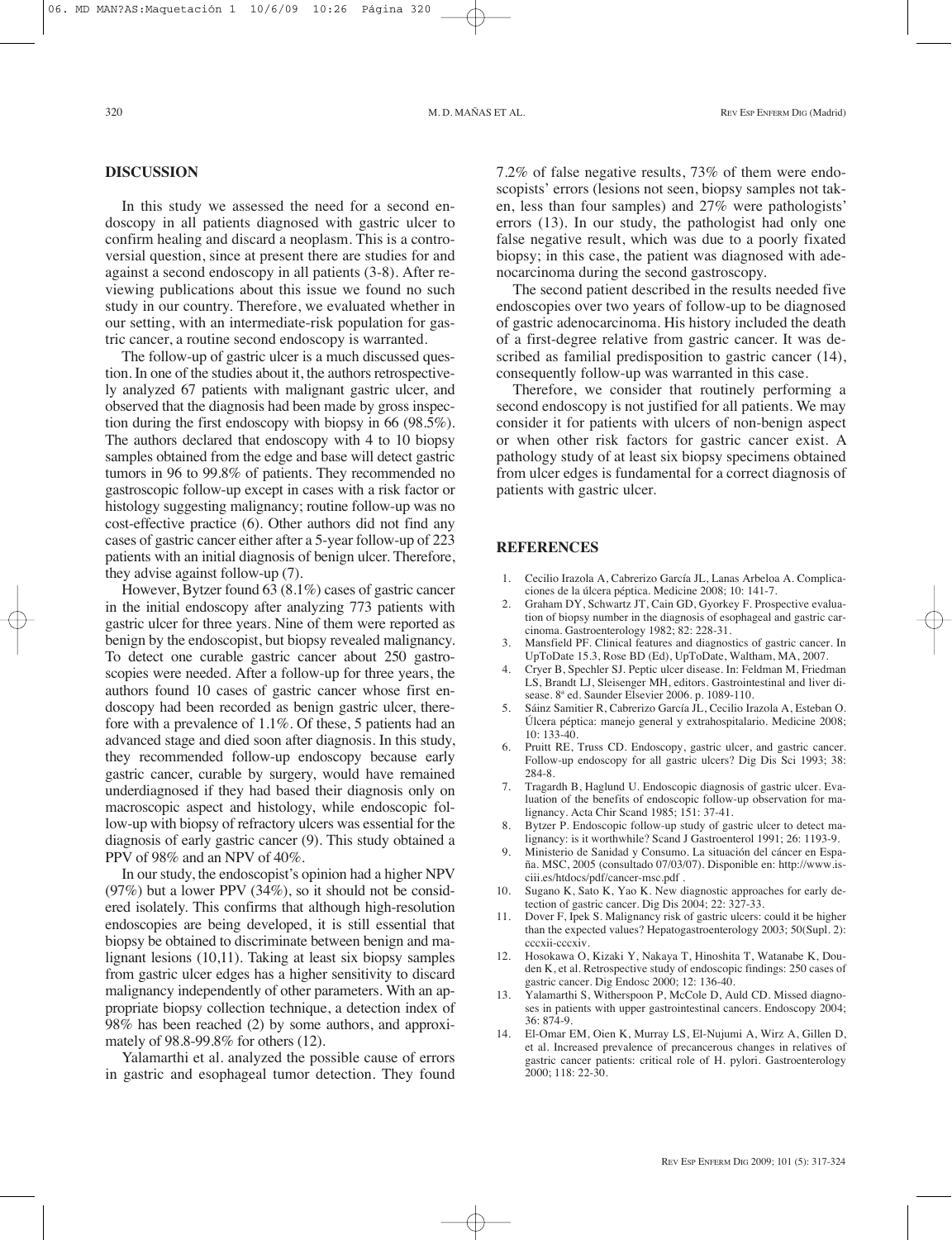# **Seguimiento endoscópico de la úlcera gástrica en una población de riesgo intermedio de cáncer gástrico**

M. D. Mañas, A. Domper', A. Albillos<sup>2</sup>, A. Hernández', P. Carpintero', R. Lorente', B. López', E. de la Santa<sup>1</sup>, J. Olmedo<sup>1</sup> y E. Rodríguez<sup>1</sup>

Servicio de Medicina Interna y 'Unidad de Aparato Digestivo. Hospital General de Ciudad Real. <sup>2</sup>Departamento de *Medicina. Universidad de Alcalá. Madrid*

### **RESUMEN**

**Objetivos:** *Primario:* valorar la necesidad de una segunda endoscopia con estudio anatomopatológico para confirmar la curación de todas las úlceras gástricas diagnosticadas previamente mediante endoscopia, en una población de riesgo intermedio de cáncer gástrico. *Secundario*: correlacionar el juicio diagnóstico del endoscopista y el diagnóstico anatomopatológico.

**Pacientes y métodos:** análisis prospectivo de todos los pacientes diagnosticados de úlcera gástrica mediante endoscopia en el Hospital General de Ciudad Real durante tres años. Se recogieron datos demográficos, clínicos, endoscópicos y anatomopatológicos de la primera y sucesivas endoscopias. Se tomaron al menos seis muestras de biopsia del nicho y se valoró la presencia de *H. pylori.*

**Resultados:** se incluyeron 302 pacientes. Se diagnosticó infección por *H. pylori* en 173 (57%) y se documentó la toma de AINE en 113 (37%). El valor predictivo positivo y negativo para malignidad del diagnóstico endoscópico atendiendo a los pliegues, fondo y bordes del nicho fue de 34 y 97%, respectivamente. La segunda endoscopia sólo diagnosticó un paciente. Al final del seguimiento, el diagnóstico etiológico fue de 276 casos de úlcera péptica, 1 de úlcera por enfermedad de Crohn y 25 de úlcera neoplásica (21 adenocarcinomas, 4 linfomas).

**Conclusiones:** en una población de riesgo intermedio de cáncer gástrico, no está indicada la realización sistemática de una segunda endoscopia en pacientes con úlcera gástrica en los que la visión endoscópica y la biopsia del nicho no indican malignidad.

*Palabras clave:* Úlcera gástrica. Neoplasia gástrica. Gastroscopia. Seguimiento.

del nicho y descartar la presencia de neoplasia subyacente. La cuestión de si se debe o no realizar gastroscopia de control a todos los pacientes diagnosticados de úlcera gástrica es un tema controvertido. En los artículos publicados sobre el tema existe discrepancia entre los autores  $(3-8)$ .

Por otra parte la prevalencia e incidencia del adenocarcinoma gástrico han descendido en nuestro país. Según datos recogidos de los registros del Instituto Nacional de Estadística la tasa estimada de mortalidad por cáncer gástrico es de 23,04 casos por 100.000 habitantes. Existen importantes variaciones según la región, las mayores tasas corresponden a Castilla-León y las menores a Cataluña, Aragón, Andalucía y Murcia (Fig. 1). Castilla la Mancha presentó una tasa intermedia de mortalidad en los años 1996-2000 (9).

En este trabajo, nos planteamos como objetivo primario la necesidad de realizar una segunda endoscopia con estudio anatomopatológico de todas las úlceras gástricas diagnosticadas mediante endoscopia para confirmar su curación y descartar el origen neoplásico del nicho en una población de riesgo intermedio de cáncer gástrico.

Como objetivos secundarios se describirán los síntomas clínicos, los datos endoscópicos y anatomopatológicos en relación al diagnóstico final de origen péptico ("benignidad") o neoplásico ("malignidad") del nicho, y la etiología de las úlceras gástricas.

### **PACIENTES Y MÉTODOS**

Se analizaron todos los pacientes a los que se les había realizado una gastroscopia en la Unidad de Endoscopias del Hospital General de Ciudad Real durante los años 2004, 2005 y 2006. Los datos se recogieron de forma prospectiva.

Se incluyeron todos los pacientes diagnosticados mediante endoscopia de úlcera gástrica, definida como defecto de la mucosa que se extiende a través de la muscular de la mucosa y hacia la submucosa (4).

## **INTRODUCCIÓN**

La úlcera gástrica es una patología relevante en el campo de la gastroenterología ya que, aunque su incidencia ha disminuido, sigue provocando una gran morbilidad. Esto genera un elevado gasto sanitario tanto para tratar sus síntomas como las complicaciones derivadas (1). Además hasta un 5% de las lesiones ulcerosas malignas pueden aparentar benignidad macroscópica (2). Por este motivo, en la práctica clínica habitual se suele realizar una endoscopia de control para confirmar la cicatrización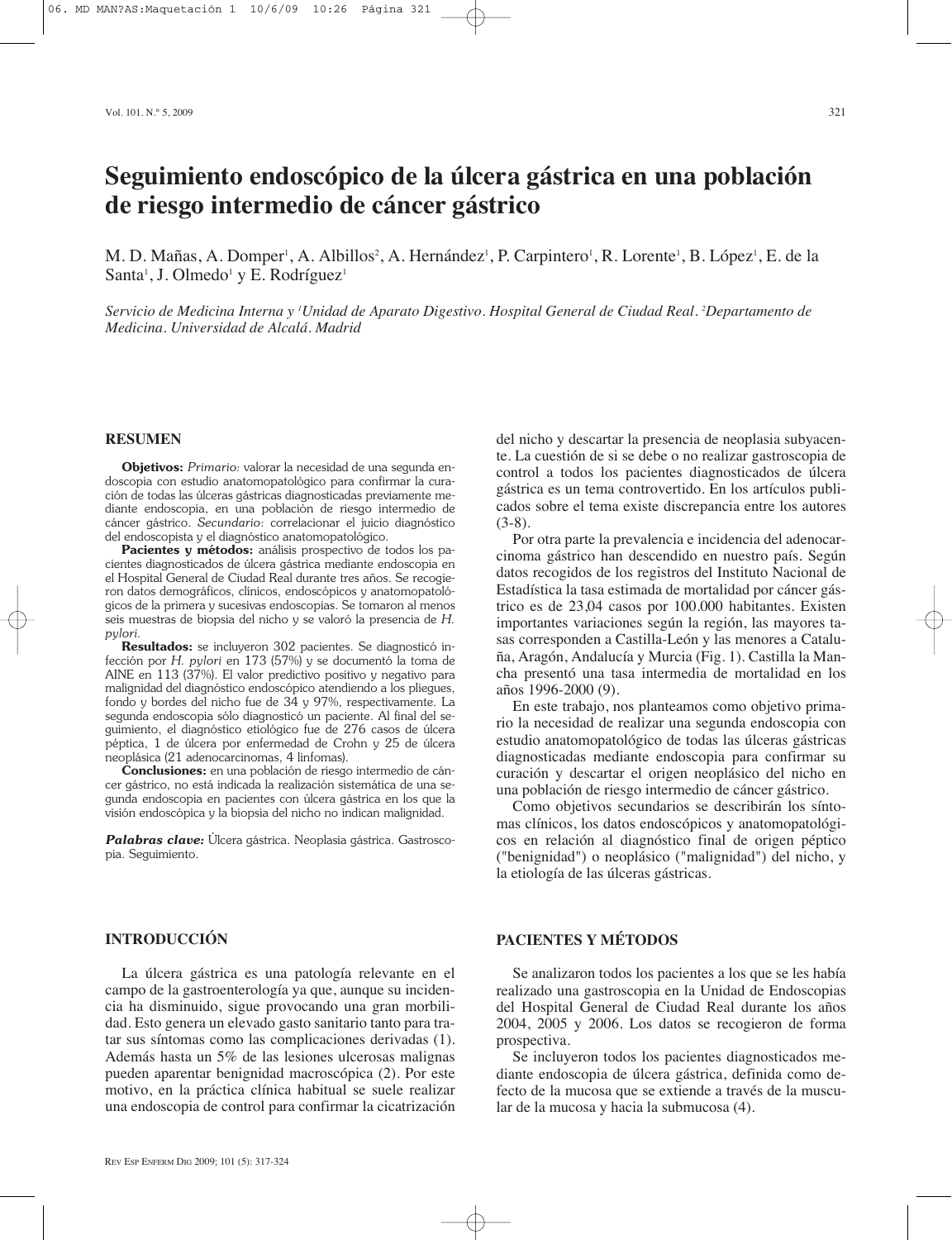Se excluyeron aquellos pacientes con: a) lesiones agudas de la mucosa gástrica (LAMG) o gastritis erosiva aguda; con b) tumor o masa vegetante ulcerada; y c) aquellos con úlcera gástrica en los que no fue posible disponer de una segunda gastroscopia, excepto si la biopsia tomada durante la primera endoscopia había sido informada como tumoral. Se consideraron LAMG las secundarias a gastropatía por antiinflamatorios no esteroideos (AINE), es decir, hemorragia subepitelial, congestión mucosa o erosiones aisladas en pacientes con epigastralgia y toma documentada de AINE en el último mes.

Se recogieron datos demográficos, clínicos, endoscópicos y anatomopatológicos. Entre otros se valoró la ingesta de alcohol, el hábito tabáquico, la toma de AINE, los antecedentes personales o familiares de neoplasia gástrica y el síntoma que motivó la realización de la gastroscopia, siguiendo el siguiente orden de prioridad: hemorragia digestiva alta (HDA), anemia, síndrome constitucional, náuseas y vómitos, dispepsia y otros.

Se recogieron los datos aportados por la primera y la segunda exploración endoscópica. En la primera, el endoscopista valoró el aspecto del nicho (tamaño, fondo, bordes y morfología de pliegues gástricos adyacentes a este), su localización, número de úlceras y la presencia de otras lesiones concomitantes. De todas las úlceras gástricas diagnosticadas se tomaron y fijaron en formol un mínimo de seis muestras de los bordes y otra de antro o cuerpo para valoración de *Helicobacter pylori (Hp).*

Según el aspecto macroscópico del fondo, los bordes y los pliegues, las úlceras gástricas se dividieron en tres grupos: benignas, indeterminadas y malignas. Los criterios endoscópicos en los que se fundamentó el diagnóstico endoscópico de benignidad, indeterminado o malignidad se recogen en la tabla I (4).

En la segunda exploración endoscópica se valoró la persistencia del nicho ulceroso tras 8 a 12 semanas de tratamiento con inhibidores de la bomba de protones (IBP) y la erradicación de *Hp*, mediante biopsia para estudio microscópico y test del aliento.

El análisis estadístico se realizó con el paquete informático SPSS12. Se efectuó un análisis descriptivo de los datos. Las variables cualitativas se describieron mediante la

dísticamente significativa. **Tabla I. Criterios endoscópicos para definir una úlcera como benigna, indeterminada o maligna (4)**

| Características endoscópicas de la úlcera<br>gástrica (criterios de malignidad) | Opinión endoscópica                              |
|---------------------------------------------------------------------------------|--------------------------------------------------|
| 1. Fondo sucio, con superficie irregular o con<br>áreas de diferente coloración | No cumple ningún criterio:<br>Úlcera benigna     |
| 2. Borde irregular o nodular                                                    | Cumple un solo criterio:<br>Úlcera indeterminada |
| 3. Pliegues asimétricos, irregulares                                            | Cumple dos o tres criterios:<br>Úlcera maligna   |

frecuencia relativa. Para las variables cuantitativas se describieron la media, la desviación típica y el rango. En cuanto al análisis inferencial las variables cualitativas se analizaron mediante Chi cuadrado y las cuantitativas mediante t-Student para medidas repetidas o test de Wilcoxon.

### **RESULTADOS**

Durante el periodo del estudio se realizaron 9.100 gastroscopias a 8.000 pacientes, fueron diagnosticados de úlcera gástrica 722 (9%) de estos. Se excluyeron del estudio 420 pacientes, por lo que se incluyeron finalmente un total de 302 durante los tres años de seguimiento (Fig. 2).

Las características epidemiológicas referentes al sexo, edad, consumo de tóxicos, de AINE e infección por *Hp* se recogen en la tabla II. Un paciente tenía antecedentes de neoplasia gástrica antral doce años antes, se realizó una gastrectomía subtotal con anastomosis tipo Billroth II, la úlcera se localizó en la vertiente gástrica de la boca anastomótica. Dos (0,07%) pacientes presentaban antecedentes de tumor gástrico en un familiar de primer grado.

**Tabla II. Características epidemiológicas de los pacientes incluidos**

| Características                           | $No$ de pacientes |
|-------------------------------------------|-------------------|
| Sexo                                      | 169 (56%) varones |
| Edad media                                | 62,7 (23-91)      |
| Fumadores                                 | 48 (15,9%)        |
| Consumo de alcohol                        | 31 (10,3%)        |
| Consumo de AINE                           | 113 (37,4%)       |
| Infección por Helicobacter pylori         | 173 (57,3%)       |
| No consumo de AINE ni Helicobacter pylori | 74 (24,5%)        |

El síntoma principal de consulta se recoge en la tabla III. De los pacientes que consultaron por anemia, en 35 casos era ferropénica, en 4 macrocítica y en 1 normocítica. Dentro del grupo de otros síntomas, dos pacientes consultaron por dolor torácico y uno por enolismo crónico. El diagnóstico anatomopatológico fue maligno en 7 casos que habían consultado por dispepsia, 9 por HDA, 2 por anemia, 2 por náuseas, y 3 por síndrome constitucional. La relación entre síntomas y malignidad no fue esta-

| Síntoma principal de consulta | $No$ de pacientes |
|-------------------------------|-------------------|
| Dispepsia                     | 134 (44.4%)       |
| <b>HDA</b>                    | 87 (28,8%)        |
| Anemia                        | 40 (13,2%)        |
| Náuseas o vómitos             | $22(7,3\%)$       |
| Síndrome constitucional       | $16(5,3\%)$       |
| Otros                         | $3(1\%)$          |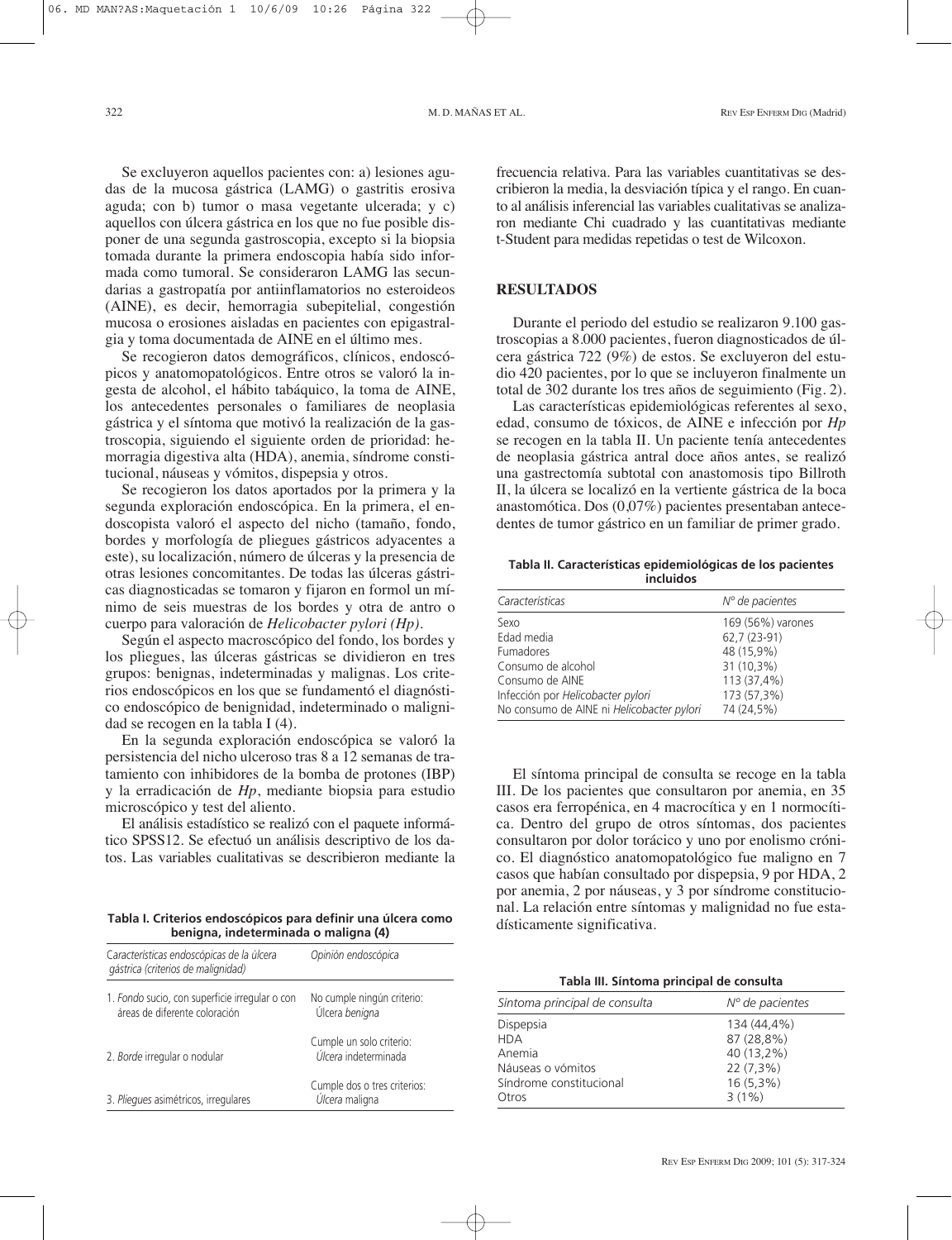En 145 casos (48%) la úlcera se localizó en el antro, en 71 (23,5%) en el cuerpo, en 57 (18,9%) en la incisura angularis, en 24 (7,9%) en el canal pilórico y en 5 (1,7%) en el fórnix. Se diagnosticaron de malignidad 3 de las úlceras localizadas en antro, 12 en cuerpo, 6 en la incisura angularis y 2 en fórnix. La relación entre localización y malignidad no fue estadísticamente significativa.

El tamaño de la úlcera gástrica fue menor de 1 cm en 217 pacientes (71,9%), de 1 a 3 cm en 78 (25,8%), y mayor de 3 cm en 7 (2,3%). En este último grupo, 3 tomaban AINE y 2 fueron *Hp* positivo. La anatomía patológica fue maligna en 9 casos menores de 1 cm, en 12 entre 1-3 cm, y en 2 mayores de 3 cm. Tampoco hubo en este caso significación estadística.

Veinte pacientes (6,6%) tenían úlceras gástricas múltiples. De estos, 14 (70%) consumían AINE y 9 (45%) presentaban infección por *Hp*. En cuatro casos (20%) la etiología de la úlcera fue neoplásica. No hubo significación estadística entre la presencia de lesiones múltiples y malignidad.

Además de úlcera gástrica, 30 pacientes (9,9%) presentaron úlcera duodenal concomitante y 6 (2%) esofagitis péptica.

El endoscopista, basándose en el aspecto macroscópico de los bordes, fondo del nicho y pliegues, emitió un diagnóstico de presunción sobre el carácter benigno del nicho en 261 pacientes (86,4%), indeterminado en 20 (6,6%) y maligno en 21 (7%).

El diagnóstico inicial anatomopatológico fue de benignidad en 279 casos y de malignidad en 23 (de estos, 5 tomaban AINE y 4 presentaban infección por *Hp*). En 177 (58,6%) pacientes se encontró gastritis crónica activa, en 18 (6%) gastritis atrófica, en 33 (10,9%) metaplasia intestinal y en 2 (0,7%) displasia epitelial leve en ambos casos. Cuatro de los pacientes que presentaban gastritis crónica activa y 3 con metaplasia intestinal se asociaron con el diagnóstico final de malignidad, pero el análisis no fue estadísticamente significativo.

Si analizamos la relación entre la opinión endoscópica y el resultado de la anatomía patológica, el estudio anatomopatológico de la biopsia demostró ausencia de malignidad en 252 (96,6%) de los 261 casos informados como benignos por el endoscopista. El estudio anatomopatológico objetivó células malignas en los 9 casos restantes (3,4%). De los 20 pacientes informados como indeterminados por el endoscopista, la biopsia fue benigna en 16 (80%) y maligna en 4 (20%). De los 21 pacientes informados por el endoscopista como malignos en 11 (52,4%) la biopsia fue benigna y maligna en 10 (47,6%).

El valor predictivo positivo (VPP) y negativo (VPN) de la opinión del endoscopista (benigno *vs.* indeterminado-maligno) en relación al diagnóstico final anatomopatológico de malignidad, fue de 34 y 97% respectivamente.

Tras la realización de la segunda endoscopia, sólo un paciente se diagnosticó de neoplasia, la biopsia fue informada como adenocarcinoma. En las muestras recogidas de la primera endoscopia no se habían encontrado células malignas.

Hubo un segundo paciente que fue diagnosticado de adenocarcinoma (T3N0M0) tras dos años de seguimiento y la realización de cinco endoscopias.

Por tanto, la etiología del nicho fue péptica en 276 casos, enfermedad de Crohn en 1 y neoplásica en 25 (21 adenocarcinomas, 4 linfomas).

## **DISCUSIÓN**

En este trabajo hemos valorado la necesidad de realizar una segunda endoscopia a todos los pacientes diagnosticados de úlcera gástrica para confirmar su curación y descartar la presencia de neoplasia subyacente. Esta cuestión es controvertida; actualmente existen trabajos tanto a favor como en contra de realizar la segunda endoscopia de forma rutinaria a todos los pacientes (3-8). Tras revisar la literatura publicada sobre el mismo no hemos encontrado estudios publicados en nuestro país referentes al mismo. Por este motivo, nos planteamos si en nuestro medio con una población de riesgo intermedio para cáncer gástrico está indicada realizar la segunda exploración endoscópica de forma rutinaria.

El seguimiento de la úlcera gástrica es una cuestión ampliamente debatida. En uno de los estudios que la valoran, se analizaron de forma retrospectiva 67 pacientes que habían sido diagnosticados de úlcera gástrica maligna, se objetivó que 66 (98,5%) de ellos se habían identificado correctamente en la endoscopia inicial por el aspecto macroscópico junto con la histología. Los autores afirman que la combinación de la endoscopia y la toma adecuada de biopsias de 4 a 10 muestras del borde y de la base, detectarían los tumores gástricos del 96 al 99,8% de los casos. Estos autores recomiendan no realizar endoscopia de control salvo que existan factores de riesgo o la histología sea sospechosa de malignidad, ya que realizar el seguimiento endoscópico de rutina no es una práctica coste-efectiva (6). Otros autores tampoco encontraron ningún caso de cáncer gástrico tras realizar el seguimiento durante cinco años de 223 pacientes con un diagnostico inicial de úlcera benigna. Por este motivo, se aconsejaba no realizar seguimiento (7).

Sin embargo, Bytzer detectó 63 (8,1%) casos de cáncer gástrico en la endoscopia inicial tras analizar 773 pacientes con úlceras gástricas en un periodo de tres años. Nueve de ellos habían sido informados como benignos por el endoscopista y se diagnosticaron como malignos mediante el análisis de las biopsias. Se observó que para detectar un caso de cáncer gástrico curable eran necesarias aproximadamente 250 gastroscopias. Tras el seguimiento durante tres años de estos pacientes los autores encontraron 10 casos de cáncer gástrico cuya primera endoscopia se había clasificado como ulceración gástrica benigna, por tanto la prevalencia fue de 1,1%. Pero de ellos, 5 pacientes tenían un estadio avanzado y fallecie